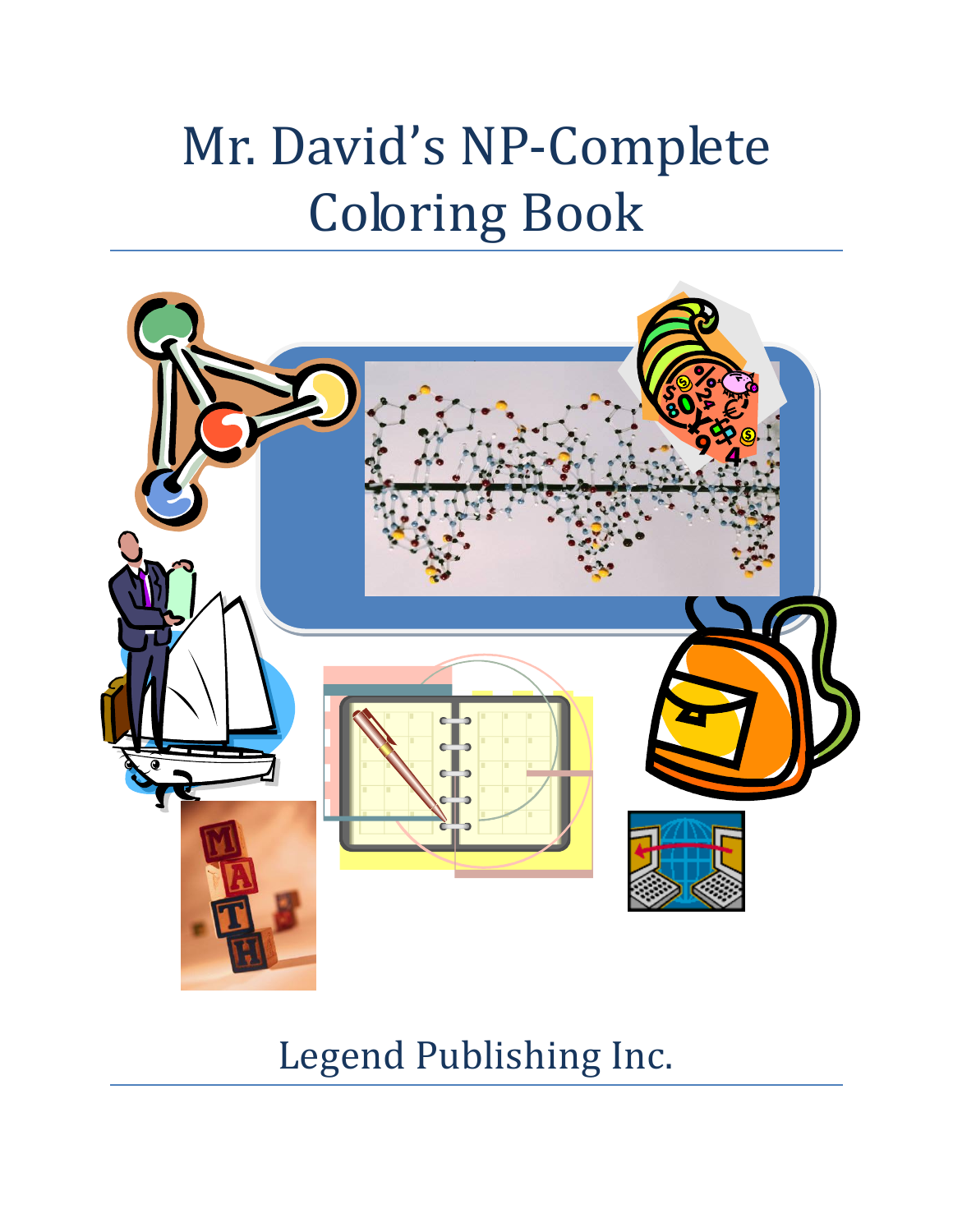1.) Nora the Explora is getting ready to go on an adventure with her friend "Haversack". (Can you say "Haversack"? Probably not, you're still having trouble with "r"s and "v"s.)

Help Nora pack enough food for the trip. She can bring apples, oranges or bananas. Haversack can carry 20 pounds of fruit. If Bananas have 105 calories, apples have 77 calories and oranges have 85 calories, circle the fruit that Nora should bring on her trip to get the most food. For an extra challenge, take into account that Nora could contract Scurvy without enough Vitamin C. (Can you say "Scurvy"?)

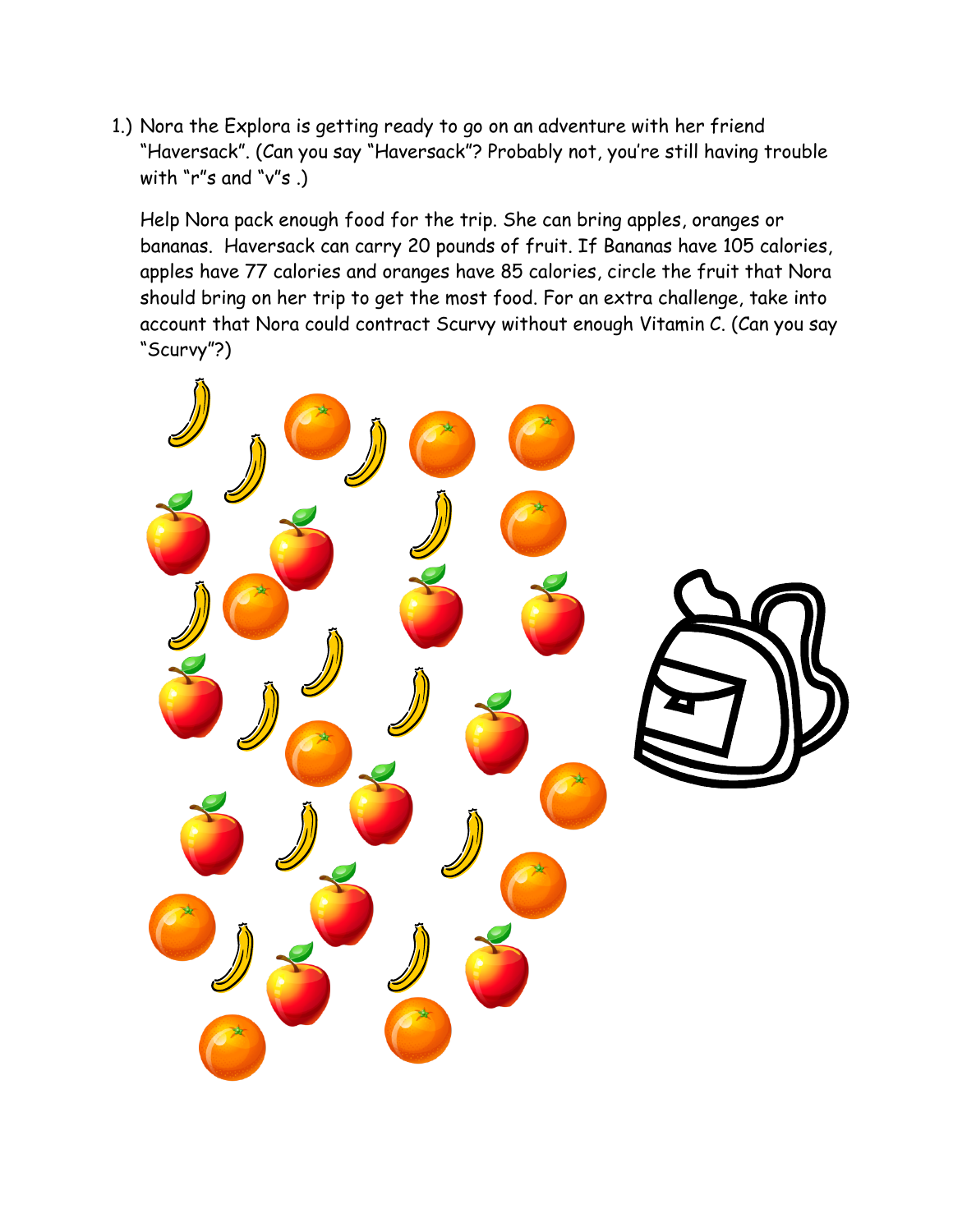2.) Nora wants to visit all of her favorite places before she has to go to bed and as previously noted Nora has to deal with a limited food supply. Draw the shortest trip for Nora to get to all of the destinations marked on the map.



3.) Nora's friend Map (no way that could be patented) wants a makeover. Color Map with only three colors. Don't let any two touching countries share a color; you'll start a War!

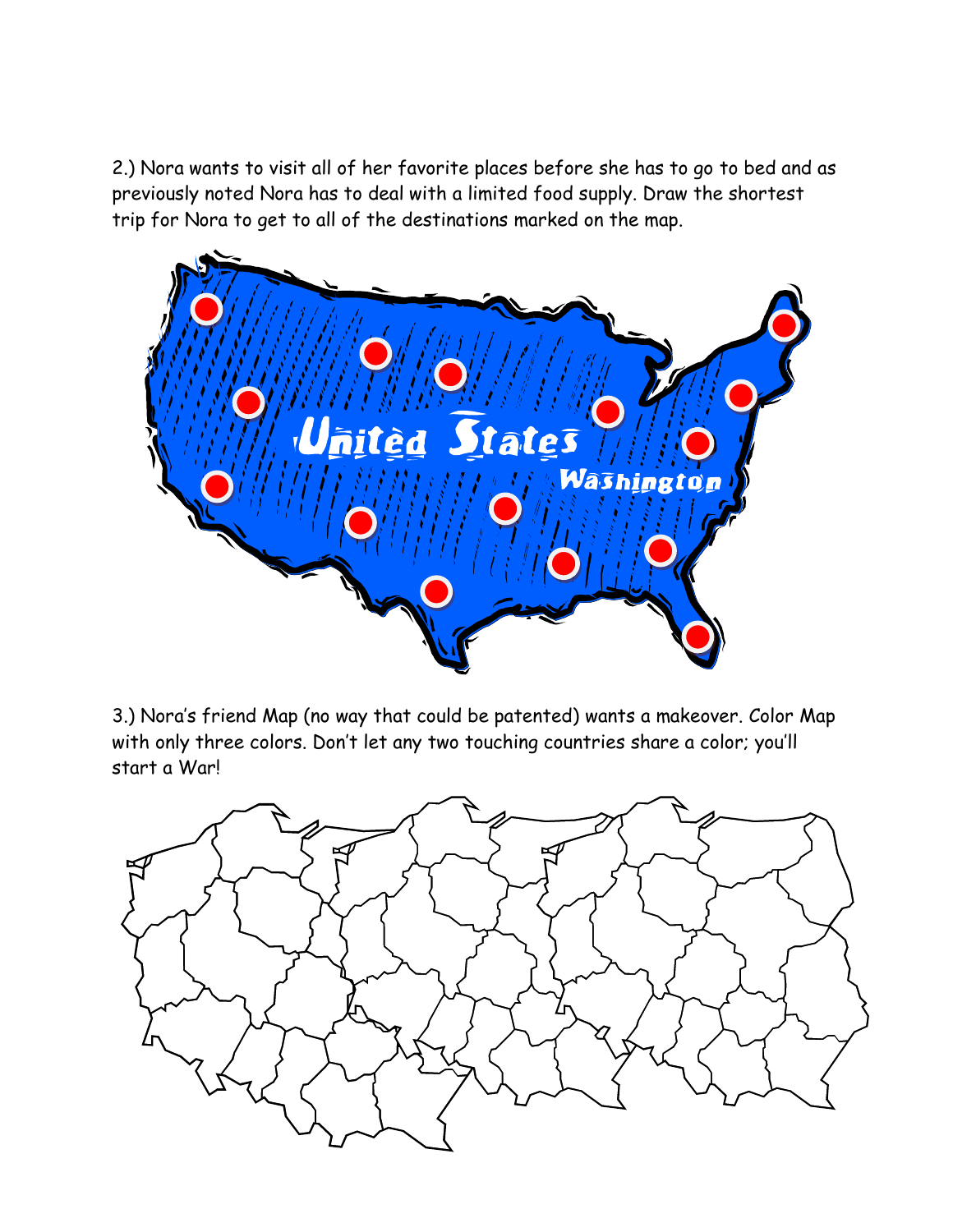4.) Watch out, it's Piper the pipe-laying fox! Piper is building a plumbing network he calls the "Internet". Help Piper lay a series of tubes to connect your friends. Be careful, for every pipe that you draw that's not necessary, Piper will probably break a finger with that wrench. Remember kids, the Internet is NOT a big truck; it's a series of tubes.